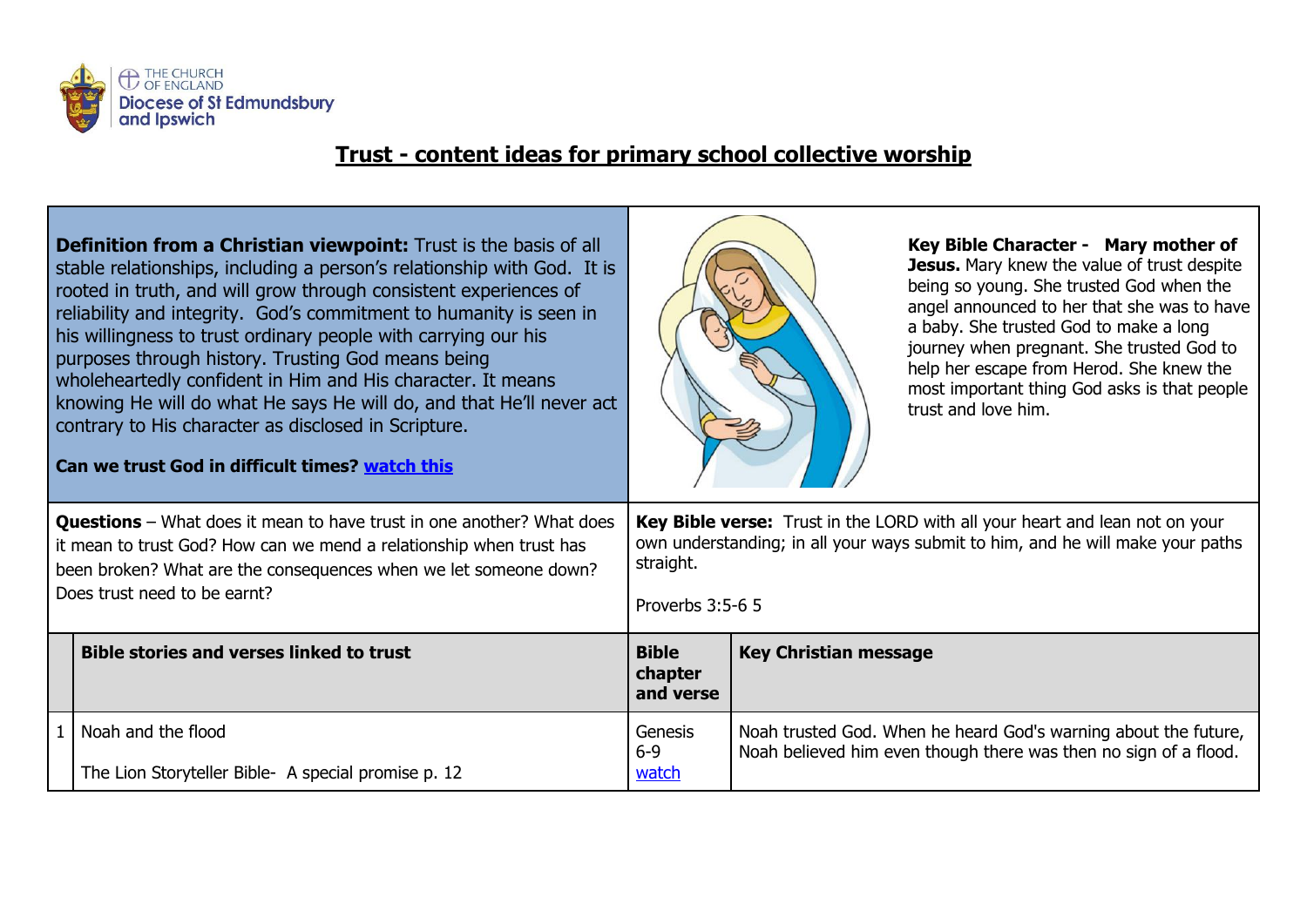| $\overline{2}$ | David and Goliath<br>Lion Storyteller Bible - David the Giant Killer p. 54 | 1 Samuel<br>Chapter 17<br>watch        | David is confident in God's power and trusts that God will see him<br>through life's struggles. When he offers to do battle with Goliath,<br>he displays confidence in God: "The Lord who rescued me from the<br>claws of the lion and the bear will rescue me from this Philistine!"<br>(1 Sam 17:37). David has a true and genuine faith.                                                                                  |
|----------------|----------------------------------------------------------------------------|----------------------------------------|------------------------------------------------------------------------------------------------------------------------------------------------------------------------------------------------------------------------------------------------------------------------------------------------------------------------------------------------------------------------------------------------------------------------------|
| $\overline{3}$ | Deborah                                                                    | Judges 4                               | Deborah seemed to be able to do it all. She was a leader, a judge,<br>a prophetess, a wife, and a mother. And along with that, she<br>courageously led her people into battle. How did she do it all?<br>Because she had a strong belief in God and trusted.                                                                                                                                                                 |
| $\overline{4}$ | The parable of the mustard seed                                            | Matt<br>13:31-32                       | Like a mustard seed, even a small amount of faith can grow into<br>something strong and magnificent.                                                                                                                                                                                                                                                                                                                         |
| 5              | Abraham and Sarah<br>The Lion Storyteller Bible- God's friend p. 16        | watch this                             | When Christians read this story in the Bible, it encourages them to<br>trust God and obey him like Abraham did. Abraham had to trust<br>God, although it wasn't easy, and God did what he had promised.                                                                                                                                                                                                                      |
| 6              | Zechariah and Elizabeth                                                    | Luke<br>$1:5-24$<br>click here         | Zechariah and Elizabeth trusted God for a long, long time even<br>when they desperately wanted a baby and yet had none. We know<br>they trusted God because they continued to serve God, and God<br>described them as righteous. They could have given up on God<br>altogether, but decided to keep serving him. How do you handle<br>adversity? It can be easy to lose faith and quickly turn to self-pity<br>and unbelief. |
| $\overline{7}$ | Storm on the lake                                                          | <b>Mark</b><br>$4:35-41$<br>watch this | When we are frightened Jesus thinks we should trust him.                                                                                                                                                                                                                                                                                                                                                                     |
| 8              | The parting of the Red Sea                                                 | Exodus<br>$13 - 14$<br>watch this      | Moses trusted God and the Israelites trusted Moses. God has<br>proven himself as being trustworthy so we can trust him in our<br>everyday lives.                                                                                                                                                                                                                                                                             |
| 9              | Shadrach, Meshach and Abednego                                             | Daniel 3<br>click here                 | When the whole kingdom was worshipping a golden idol, they<br>stood their ground with faith that God would take care of them no<br>matter the result. They remained calm and confident.                                                                                                                                                                                                                                      |